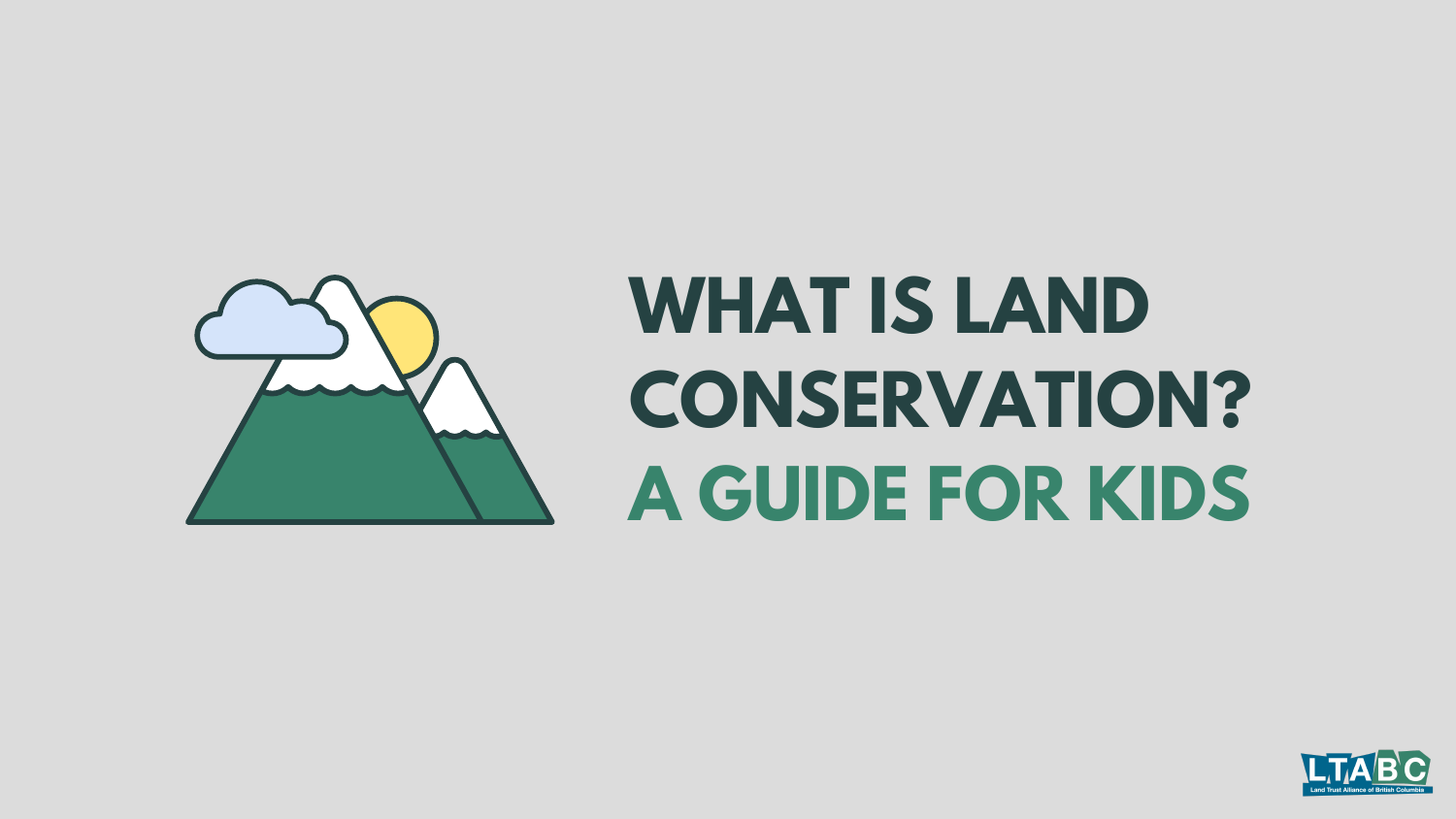**We live in a province called British Columbia (BC for short).**



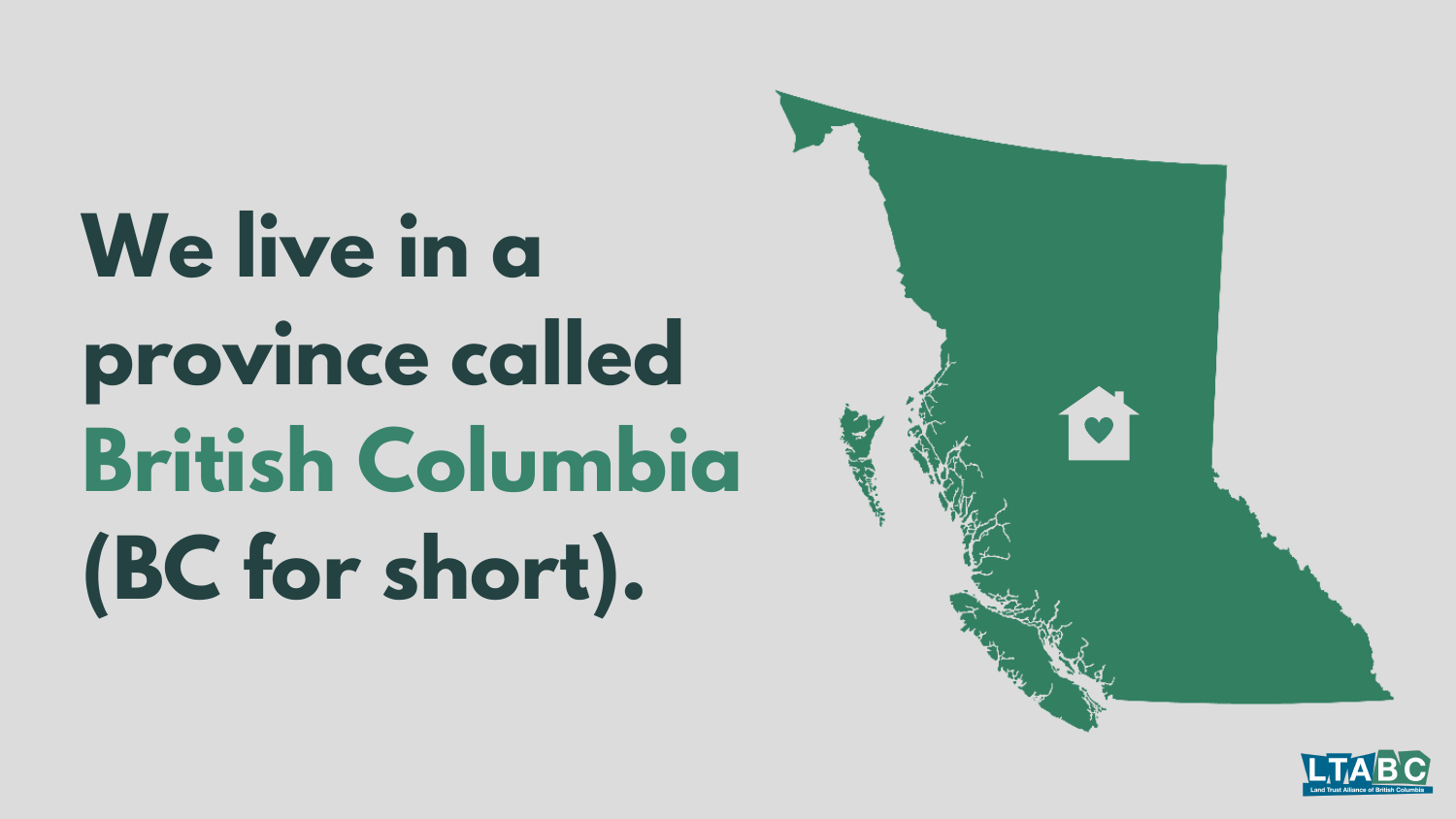# **BC has many types of landscapes.**



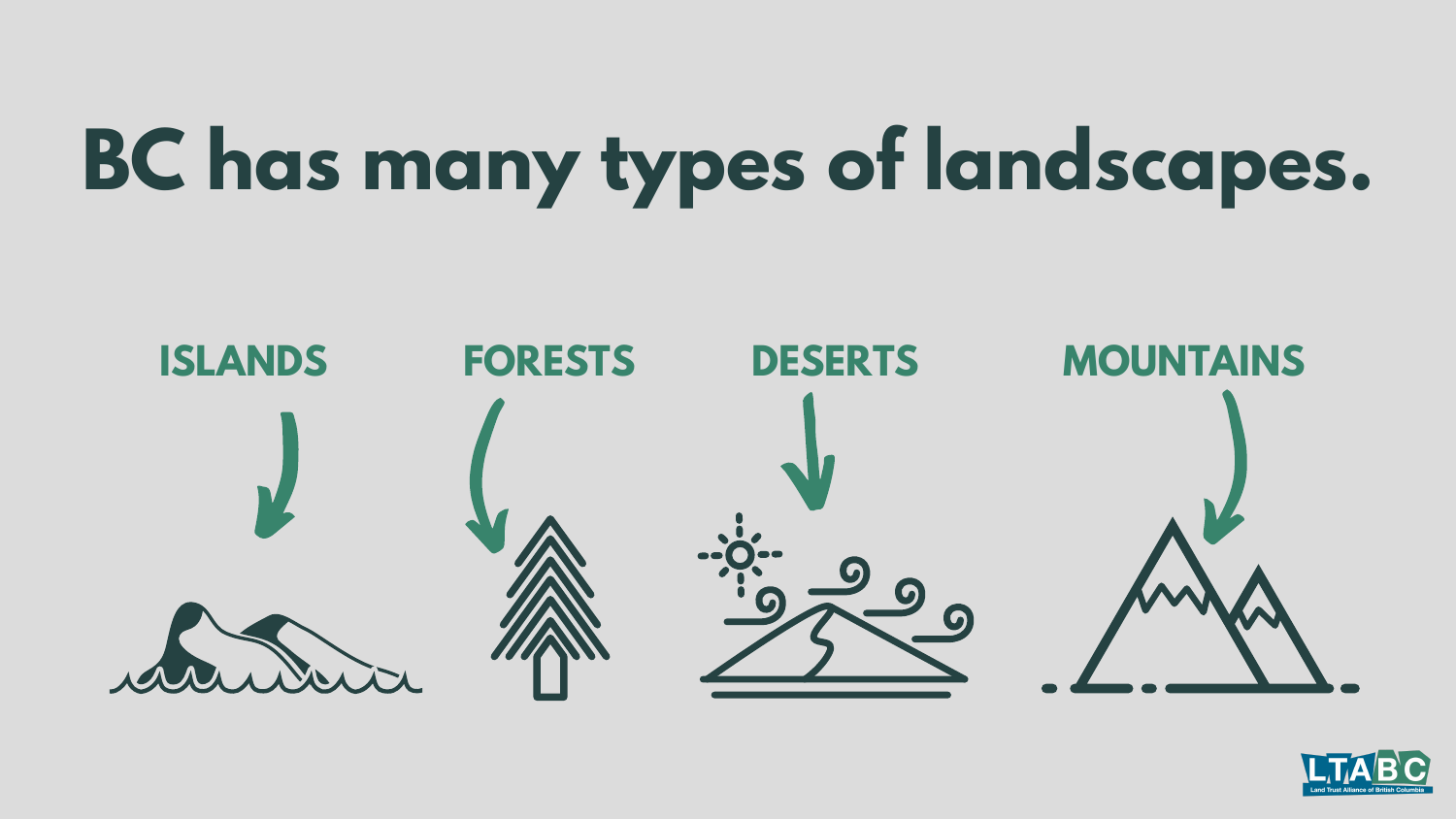# **Many different plants and animals make these places their homes.**



#### **GRIZZLY BEARS**



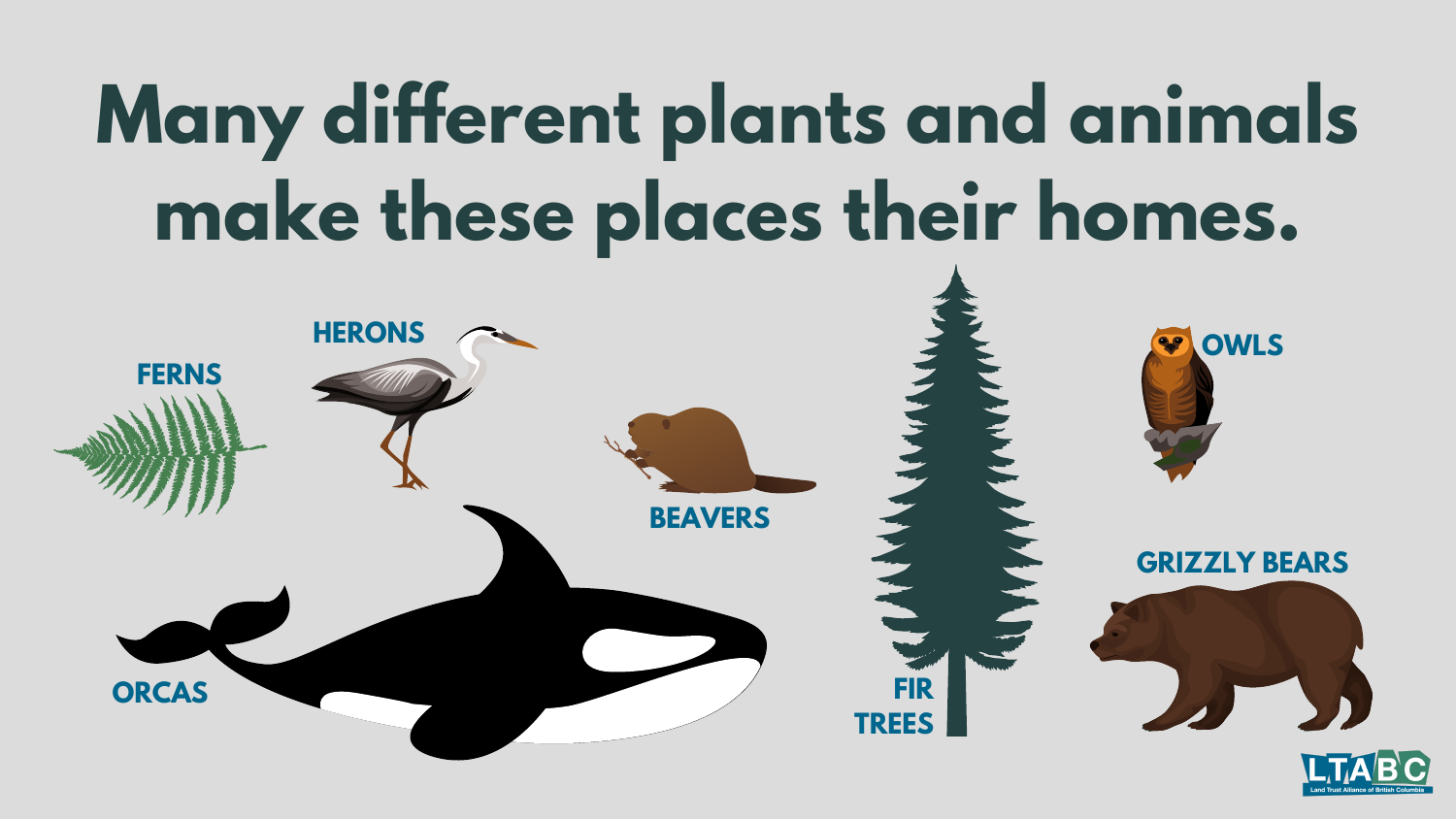# **Some human activities put these plants and animals at risk.**



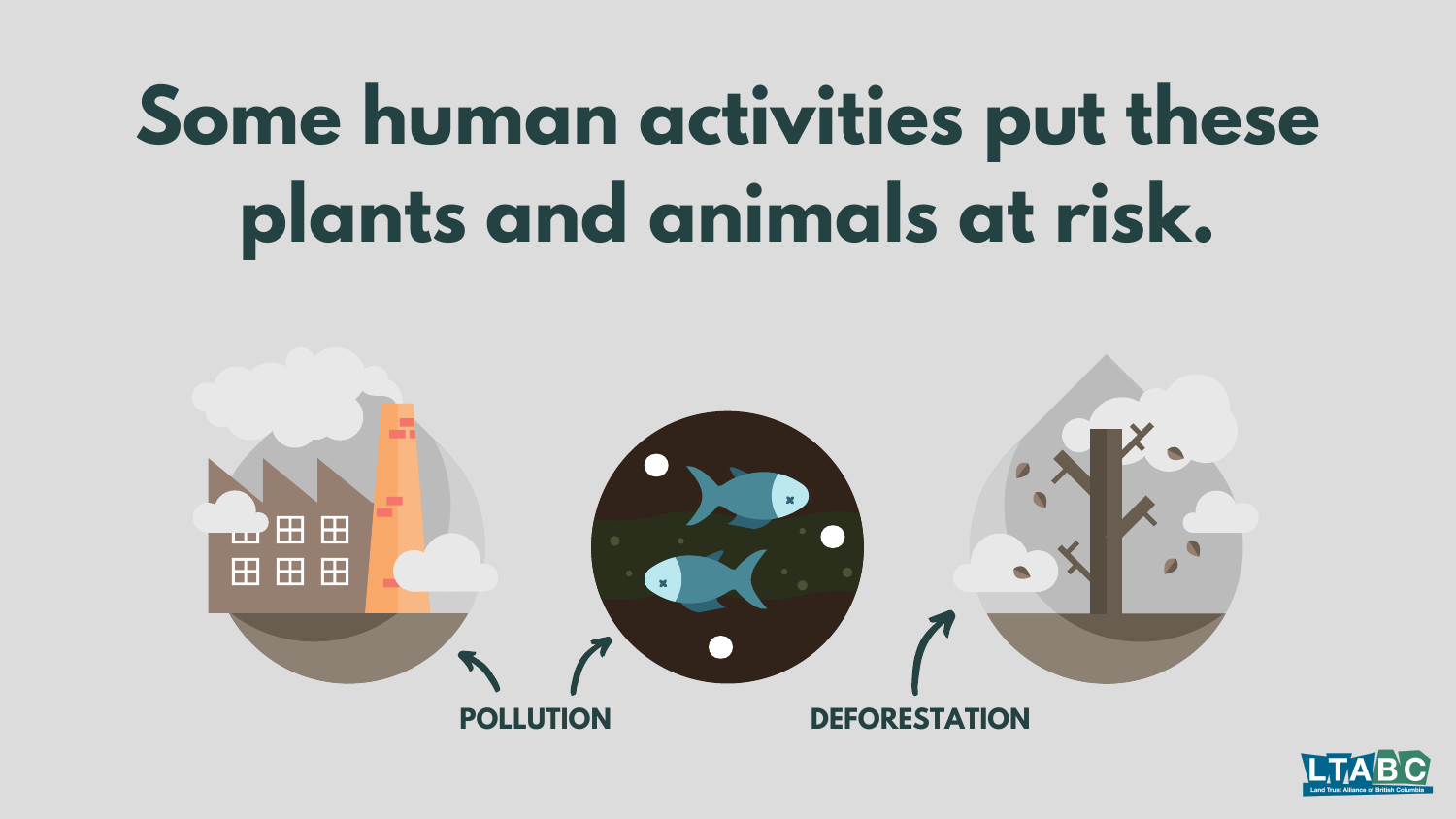### **To protect these plants and animals, we should work to conserve land.**

#### **To conserve means to protect!**

**When we conserve land, we are protecting the animals, plants, water, and soil connected to that land.**

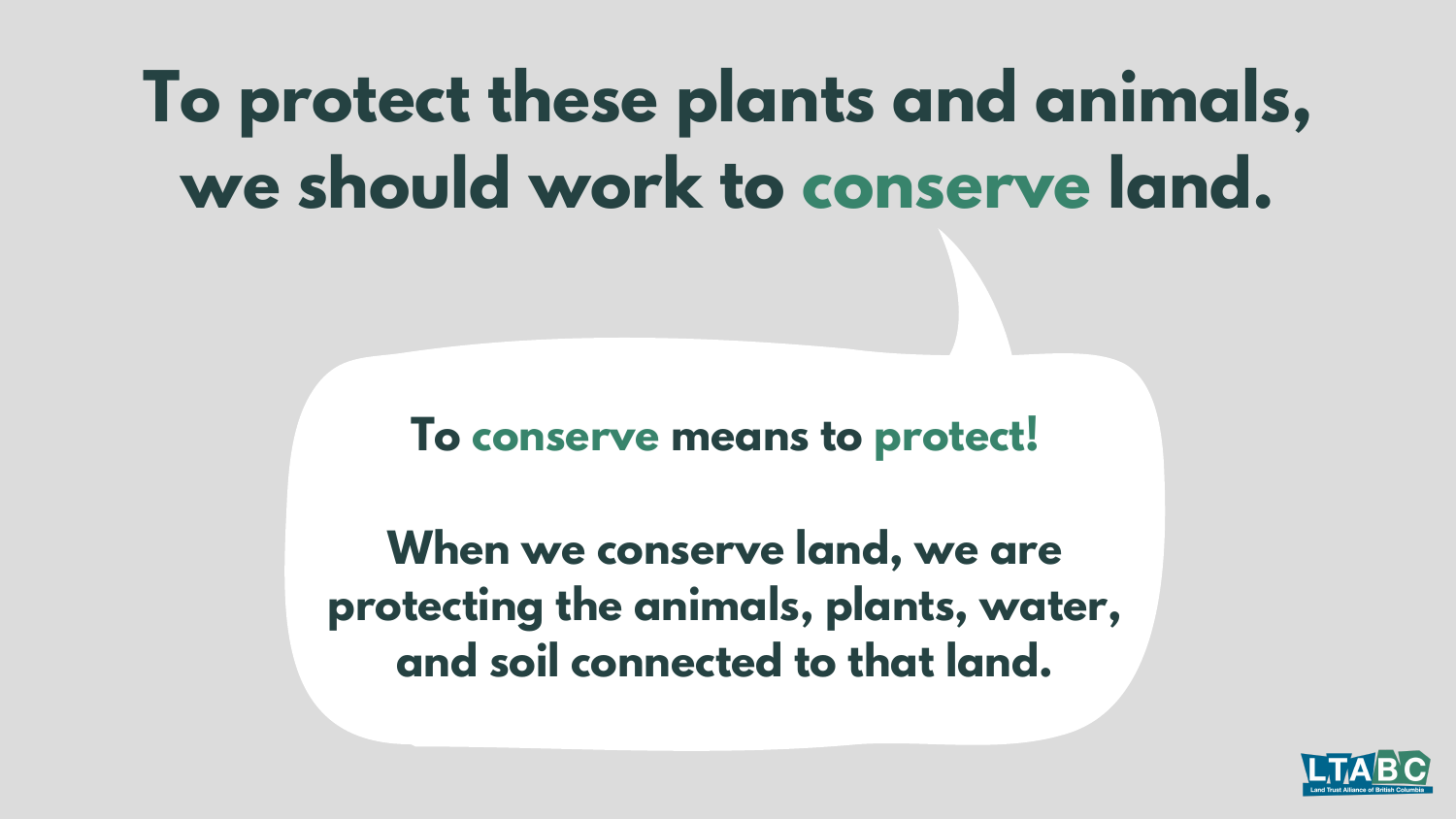### **How does land conservation protect plants and animals?**

**It prevents future pollution occurring in**





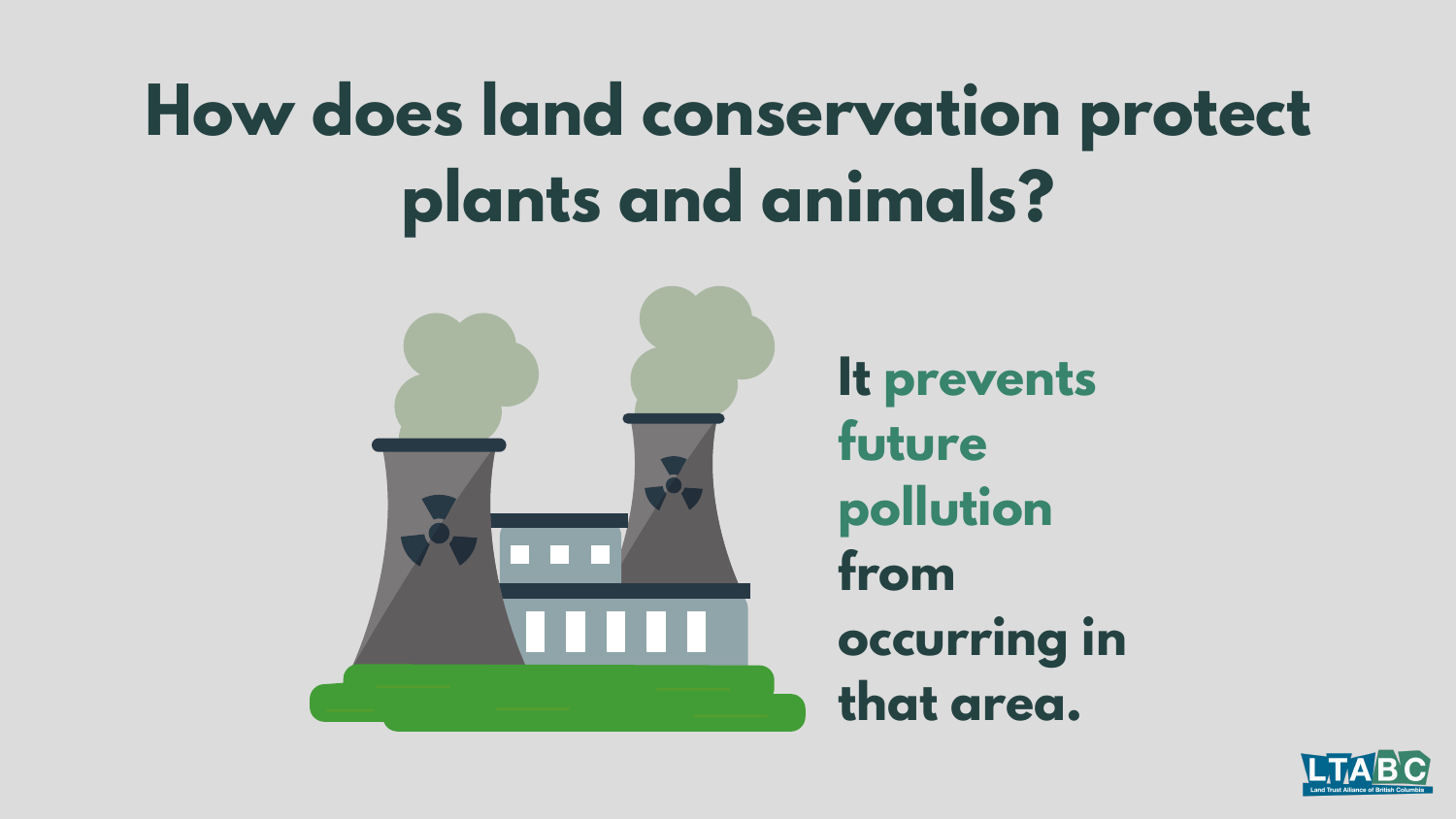### **How does land conservation protect plants and animals?**

**It improves water quality by protecting wetlands, rivers, and**



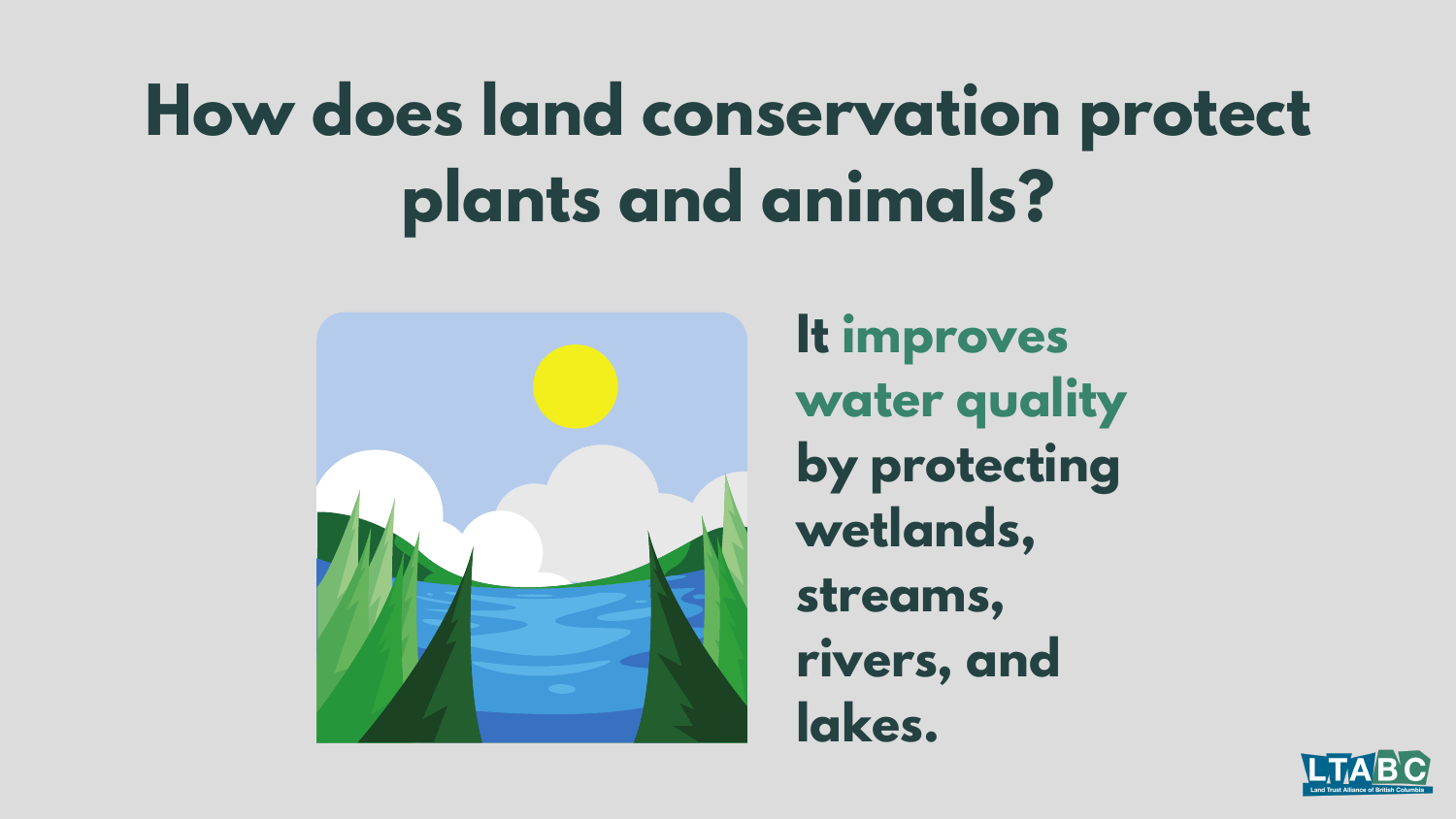### **How does land conservation protect plants and animals?**



**It protects forests and grasslands that give wildlife places to live.**

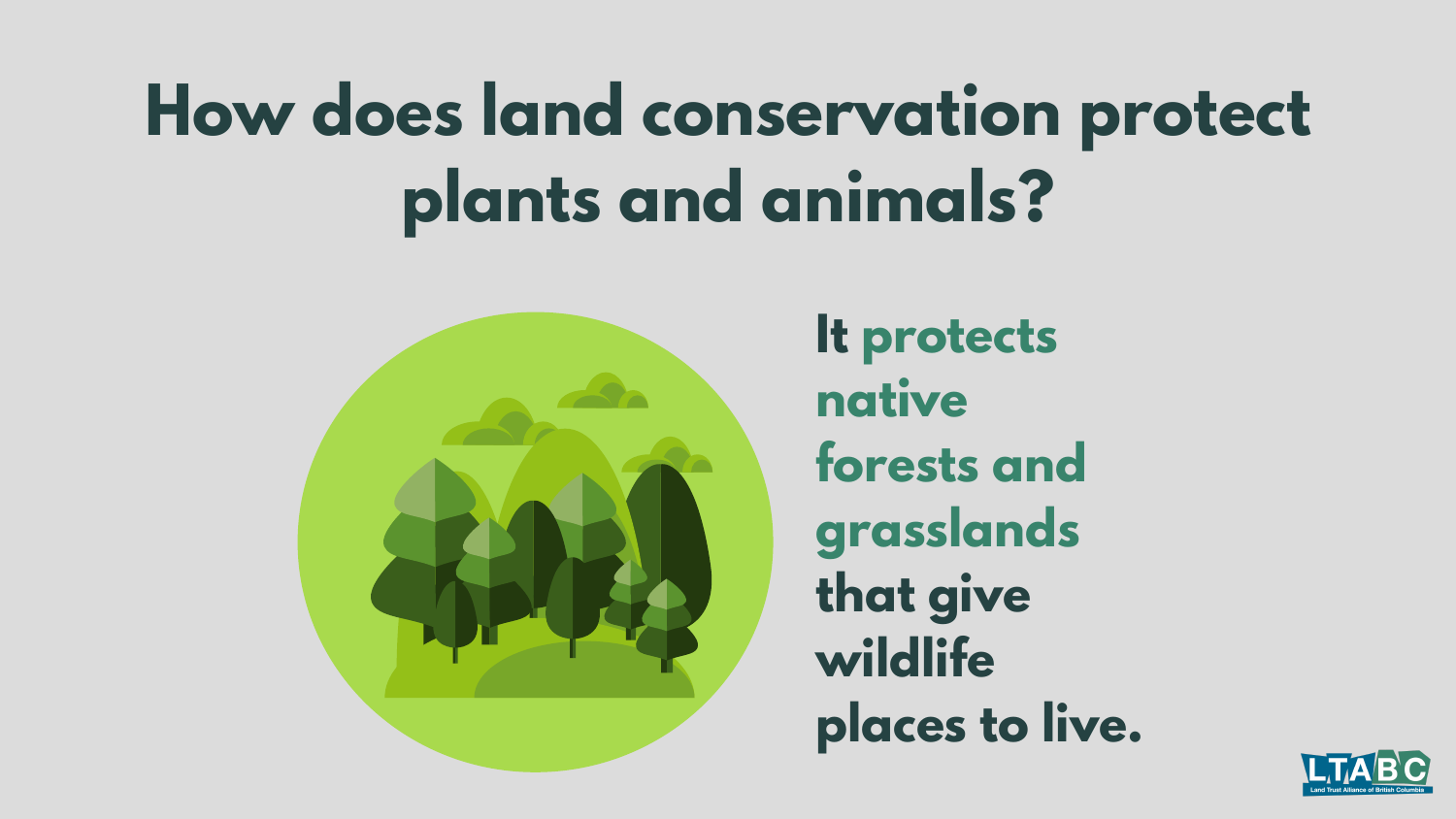## **How does land conservation help us?**



**It protects places for us to explore and enjoy.**

**It protects areas that have special meaning to local communities.**



#### **It preserves BC's natural beauty.**

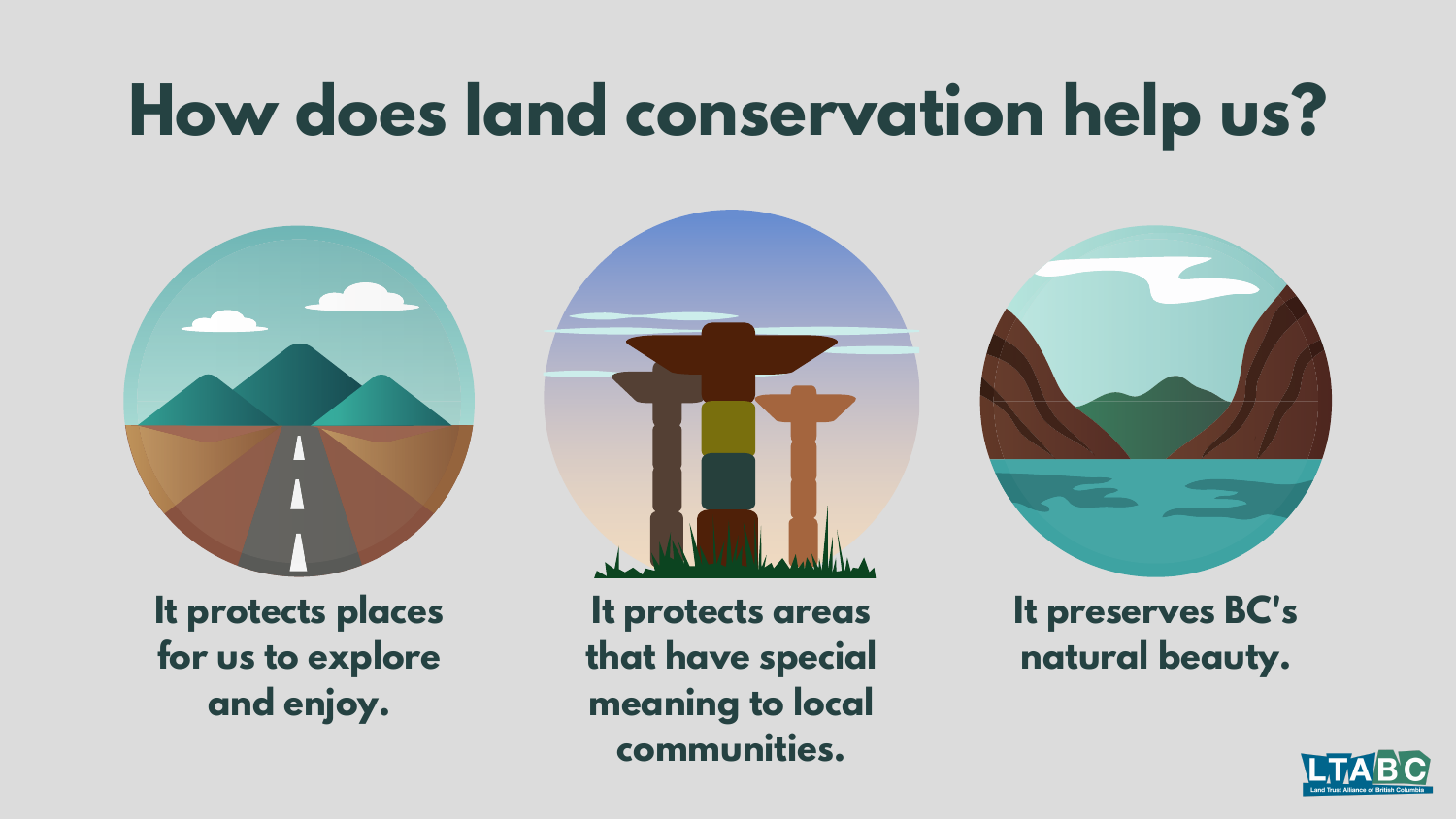### **One way to conserve land is by using special organizations called land trusts.**

#### **Land trusts protect the land by:**

### **A) buying land**

#### **B) working with landowners and the government to protect land**